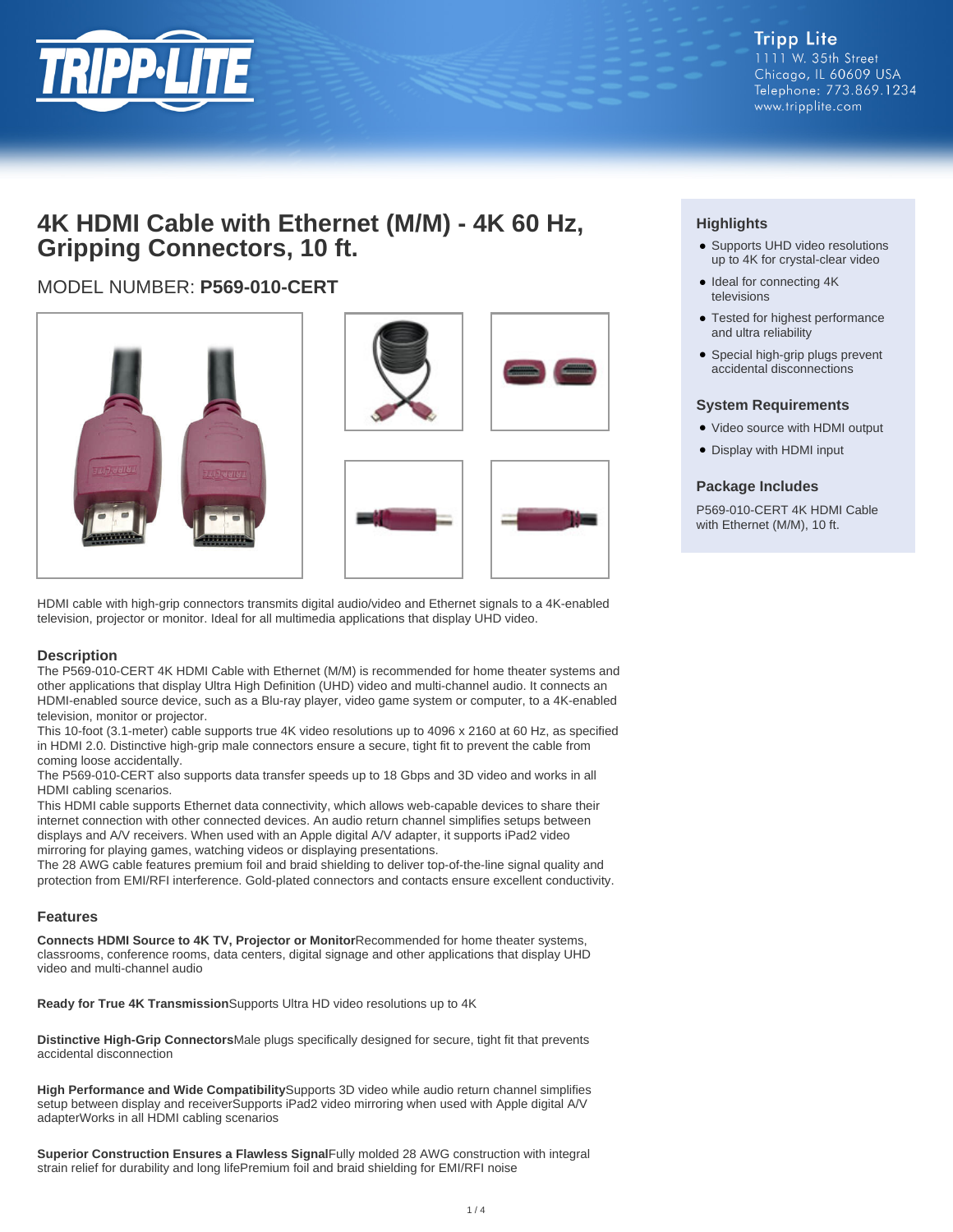

protectionCorrosion-resistant gold-plated connectors and contacts for optimal signal transferFlexible PVC jacket easy to install in tight spaces

# **Specifications**

| <b>OVERVIEW</b>                              |                    |  |
|----------------------------------------------|--------------------|--|
| <b>UPC Code</b>                              | 037332199218       |  |
| Product Type                                 | Passive            |  |
| Technology                                   | <b>HDMI</b>        |  |
|                                              |                    |  |
| <b>VIDEO</b>                                 |                    |  |
| Max Supported Video Resolution               | 3840 x 2160 @ 60Hz |  |
| Max Supported Color Depth                    | 48-bit Deep Color  |  |
| <b>HDR Support</b>                           | Yes                |  |
| 3D Video Supported                           | Yes                |  |
| Chroma Sub Sampling                          | 4:4:4              |  |
| <b>EDID Support</b>                          | Yes                |  |
| Signal Transmission                          | Bidirectional      |  |
| Bandwidth                                    | 10.2 Gbps          |  |
| <b>AUDIO</b>                                 |                    |  |
| Audio Specification                          | <b>ARC</b>         |  |
| <b>USER INTERFACE, ALERTS &amp; CONTROLS</b> |                    |  |
| <b>LED</b> Indicators                        | $\mathbf 0$        |  |
| <b>PHYSICAL</b>                              |                    |  |
| Color                                        | <b>Black</b>       |  |
| Material of Construction                     | <b>PVC</b>         |  |
| Cable Jacket Color                           | <b>Black</b>       |  |
| Connector Color                              | Burgundy           |  |
| Cable Jacket Material                        | ${\sf PVC}$        |  |
| Cable Jacket Rating                          | $VW-1$             |  |
| Cable Outer Diameter (OD)                    | 7.3mm              |  |
| Wire Gauge (AWG)                             | 28                 |  |
| Cable Length (ft.)                           | 10                 |  |
| Cable Length (m)                             | $3.05\,$           |  |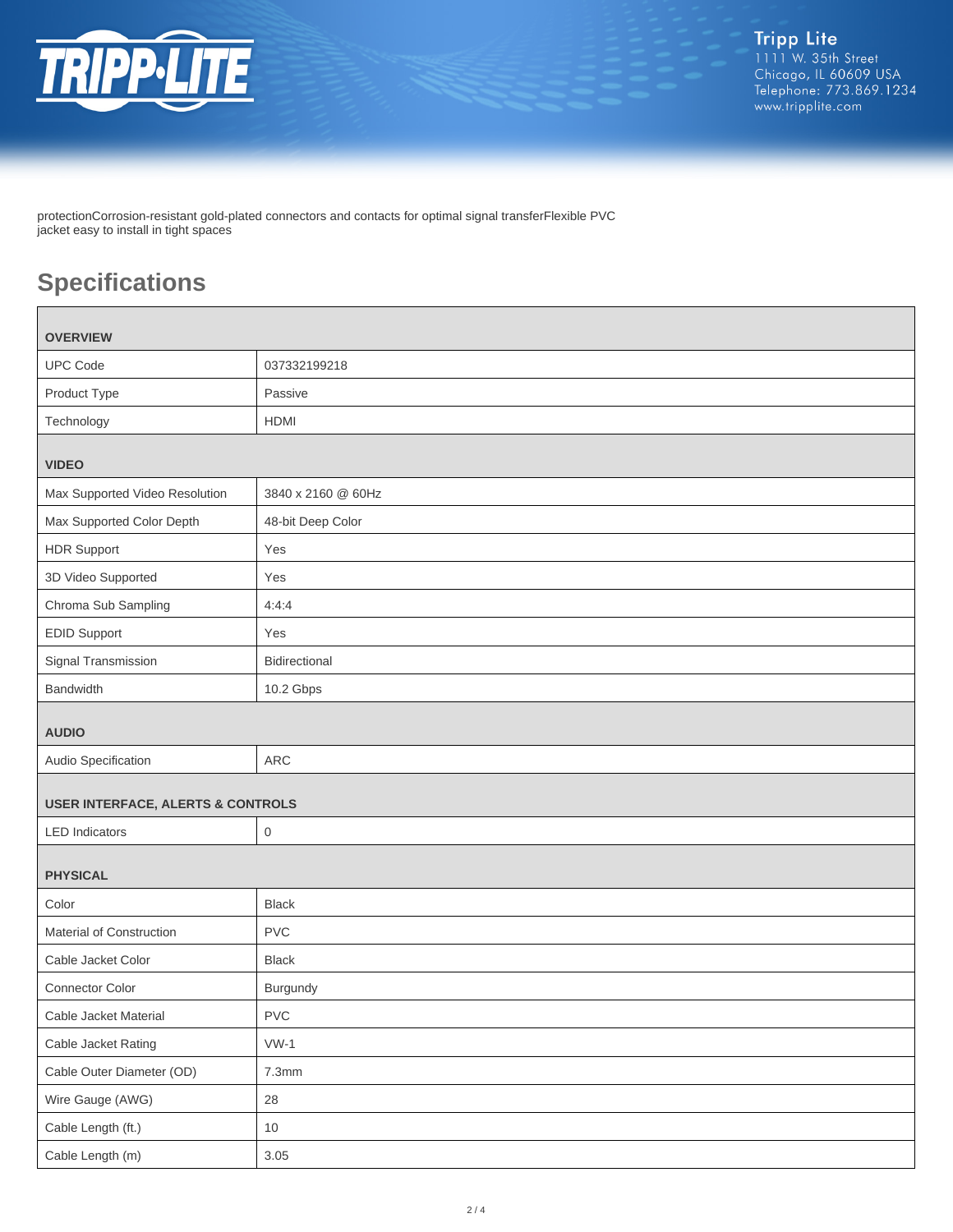

Tripp Lite<br>1111 W. 35th Street<br>Chicago, IL 60609 USA<br>Telephone: 773.869.1234<br>www.tripplite.com

| Cable Length (in.)<br>120                                       |  |  |
|-----------------------------------------------------------------|--|--|
| Ferrite Core<br>No                                              |  |  |
| Cable Length (cm)<br>304.80                                     |  |  |
| Minimum Bend Radius<br>36.5mm                                   |  |  |
| Shipping Dimensions (hwd / in.)<br>7.00 x 9.00 x 0.50           |  |  |
| Shipping Dimensions (hwd / cm)<br>17.78 x 22.86 x 1.27          |  |  |
| Shipping Weight (lbs.)                                          |  |  |
| 0.50                                                            |  |  |
| Shipping Weight (kg)<br>0.23                                    |  |  |
| <b>ENVIRONMENTAL</b>                                            |  |  |
| <b>Operating Temperature Range</b><br>14 to 122 F (-10 to 50 C) |  |  |
| Storage Temperature Range<br>5 to 140 F (-15 to 60 C)           |  |  |
| <b>Operating Humidity Range</b><br>0% to 90% RH, Non-Condensing |  |  |
| Storage Humidity Range<br>0% to 90% RH, Non-Condensing          |  |  |
|                                                                 |  |  |
| <b>COMMUNICATIONS</b>                                           |  |  |
| <b>EDID Compatible</b><br>Yes                                   |  |  |
| Consumer Electronics Control (CEC)<br>Yes<br>Supported          |  |  |
|                                                                 |  |  |
| <b>CONNECTIONS</b><br>Side A - Connector 1<br>HDMI (MALE)       |  |  |
| Side B - Connector 1                                            |  |  |
| HDMI (MALE)                                                     |  |  |
| <b>Connector Plating</b><br>Gold                                |  |  |
| <b>Contact Plating</b><br>Gold                                  |  |  |
| Connector Style<br>Straight                                     |  |  |
| Latching or Gripping Connector<br>Yes                           |  |  |
| <b>FEATURES &amp; SPECIFICATIONS</b>                            |  |  |
| <b>HDCP</b> Specification<br>1.4; 2.2                           |  |  |
| <b>EMI/RFI Line Noise Protection</b><br>Yes                     |  |  |
| <b>MST Support</b><br>No                                        |  |  |
| IP68 Rated<br>No                                                |  |  |
| Antibacterial<br>No                                             |  |  |
| Armored Cable<br>No                                             |  |  |
|                                                                 |  |  |
| <b>Ethernet Support</b><br>Yes                                  |  |  |